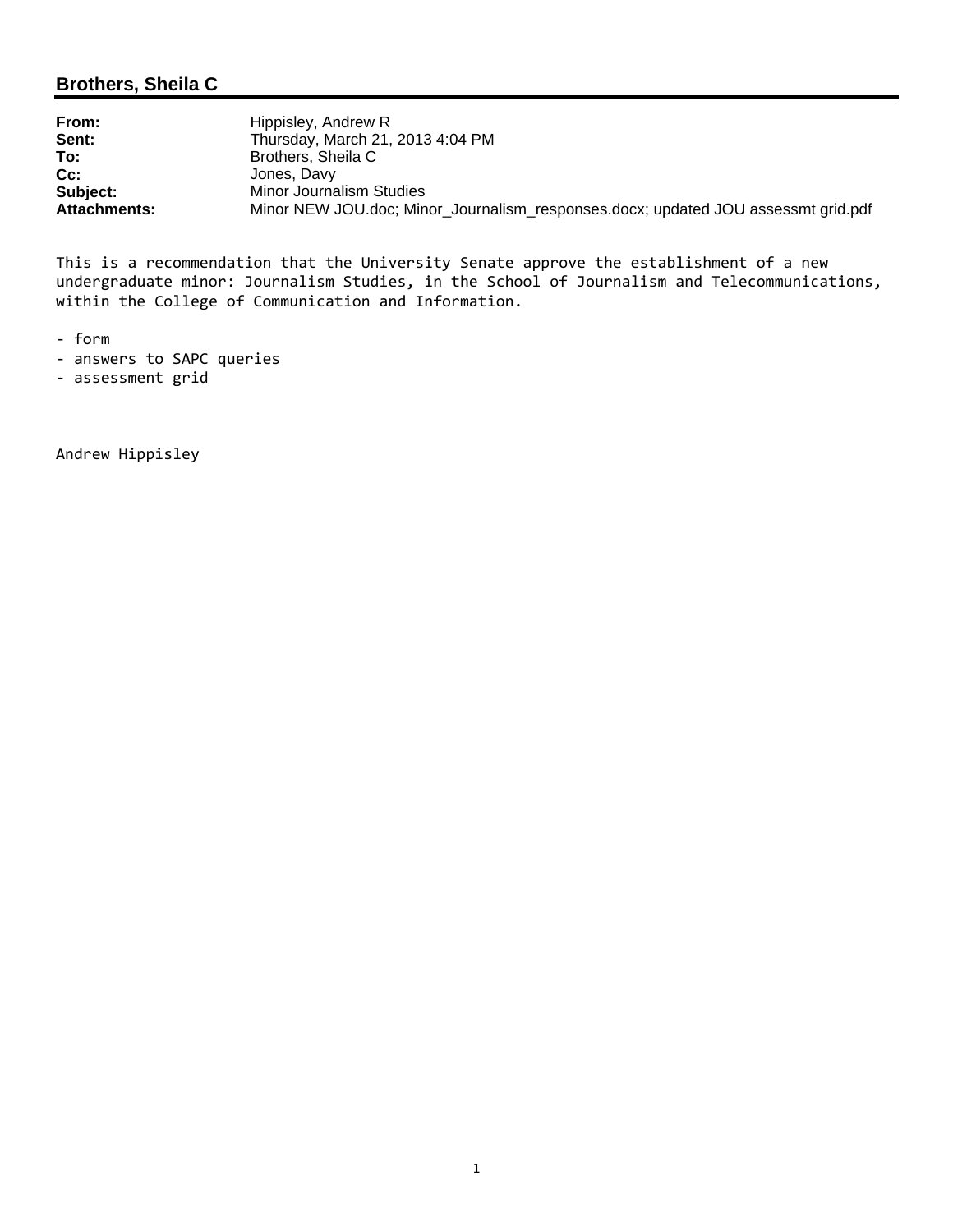#### **NEW UNDERGRADUATE MINOR / CHANGE UNDERGRADUATE MINOR FORM**

| <b>Please fill out Section I.</b>                                                                                                                                                                                                                                                                                                                                                                                                                                                                                                                                                                                                                                                                                                                                                                                                                                                                          |
|------------------------------------------------------------------------------------------------------------------------------------------------------------------------------------------------------------------------------------------------------------------------------------------------------------------------------------------------------------------------------------------------------------------------------------------------------------------------------------------------------------------------------------------------------------------------------------------------------------------------------------------------------------------------------------------------------------------------------------------------------------------------------------------------------------------------------------------------------------------------------------------------------------|
| <b>SECTION I: GENERAL INFORMATION</b>                                                                                                                                                                                                                                                                                                                                                                                                                                                                                                                                                                                                                                                                                                                                                                                                                                                                      |
| Program:<br>Journalism                                                                                                                                                                                                                                                                                                                                                                                                                                                                                                                                                                                                                                                                                                                                                                                                                                                                                     |
| Journalism Studies<br>Minor:                                                                                                                                                                                                                                                                                                                                                                                                                                                                                                                                                                                                                                                                                                                                                                                                                                                                               |
| College:<br>College of Communication and Information<br><b>School of Journalism and</b><br>Department:<br>Telecommunications                                                                                                                                                                                                                                                                                                                                                                                                                                                                                                                                                                                                                                                                                                                                                                               |
| CIP Code:<br><b>Bulletin PP:</b><br>09.0401.0000<br>181-187                                                                                                                                                                                                                                                                                                                                                                                                                                                                                                                                                                                                                                                                                                                                                                                                                                                |
| Accrediting Agency (if applicable): Accrediting Council on Education in Journalism and Mass Communication                                                                                                                                                                                                                                                                                                                                                                                                                                                                                                                                                                                                                                                                                                                                                                                                  |
| $\Rightarrow$ Fill out Section II if you are proposing a NEW minor.                                                                                                                                                                                                                                                                                                                                                                                                                                                                                                                                                                                                                                                                                                                                                                                                                                        |
| <b>Section II: New Minor</b>                                                                                                                                                                                                                                                                                                                                                                                                                                                                                                                                                                                                                                                                                                                                                                                                                                                                               |
| Minor Prerequisites (list course prefix, number and title):<br>JOU 101 Introduction to Journalism and JOU 204 Writing for<br>the Mass Media                                                                                                                                                                                                                                                                                                                                                                                                                                                                                                                                                                                                                                                                                                                                                                |
| Minor Requirements (list course prefix, number and title):<br>JOU 455 Diversity in the Mass Media and JOU 531 Mass<br>Media Law and Ethics                                                                                                                                                                                                                                                                                                                                                                                                                                                                                                                                                                                                                                                                                                                                                                 |
| Minor Electives (list course prefix, number and title):<br>JOU 415 Layout and Design (Subtitle required); JOU 497 Special<br>Topics: (Subtitle Required); JOU 532 Ethics; JOU 541 The First<br>Amendment, Internet and Society; JOU 535 History of<br>Journalism                                                                                                                                                                                                                                                                                                                                                                                                                                                                                                                                                                                                                                           |
| <b>Total Hours Required:</b><br>18                                                                                                                                                                                                                                                                                                                                                                                                                                                                                                                                                                                                                                                                                                                                                                                                                                                                         |
| Journalism is undergoing a number of changes. Students in every major would benefit from<br>Rationale for Proposal:<br>knowledge of how information is gathered and disseminated in a democracy. A number of<br>Education majors have expressed interest in advising student media in either middle or high<br>school. This minor will provide them with both the theory and hands-on experience to be<br>effective, informed media advisers. Also, there is flexibility within the electives to accommodate<br>those who might want to focus on media law as a basis for future legal study. An informed<br>electorate is essential to civil discourse and democracy. Learning about the point of view<br>journalists have of the First Amendment and freedom of information will contribute to an<br>informed citizenry. In addition to the theoretical knowledge of law, ethics and diversity, students |

will learn to write in journalistic style. If they choose, they will learn the basics of print and online design as well as the basics of broadcast theory and style.

**Fill out Section III if you are** *CHANGING* **requirements for an existing minor.**

| <b>Section III: Change in Minor Requirements</b> |          |
|--------------------------------------------------|----------|
| Current                                          | Proposed |
|                                                  |          |
|                                                  |          |
|                                                  |          |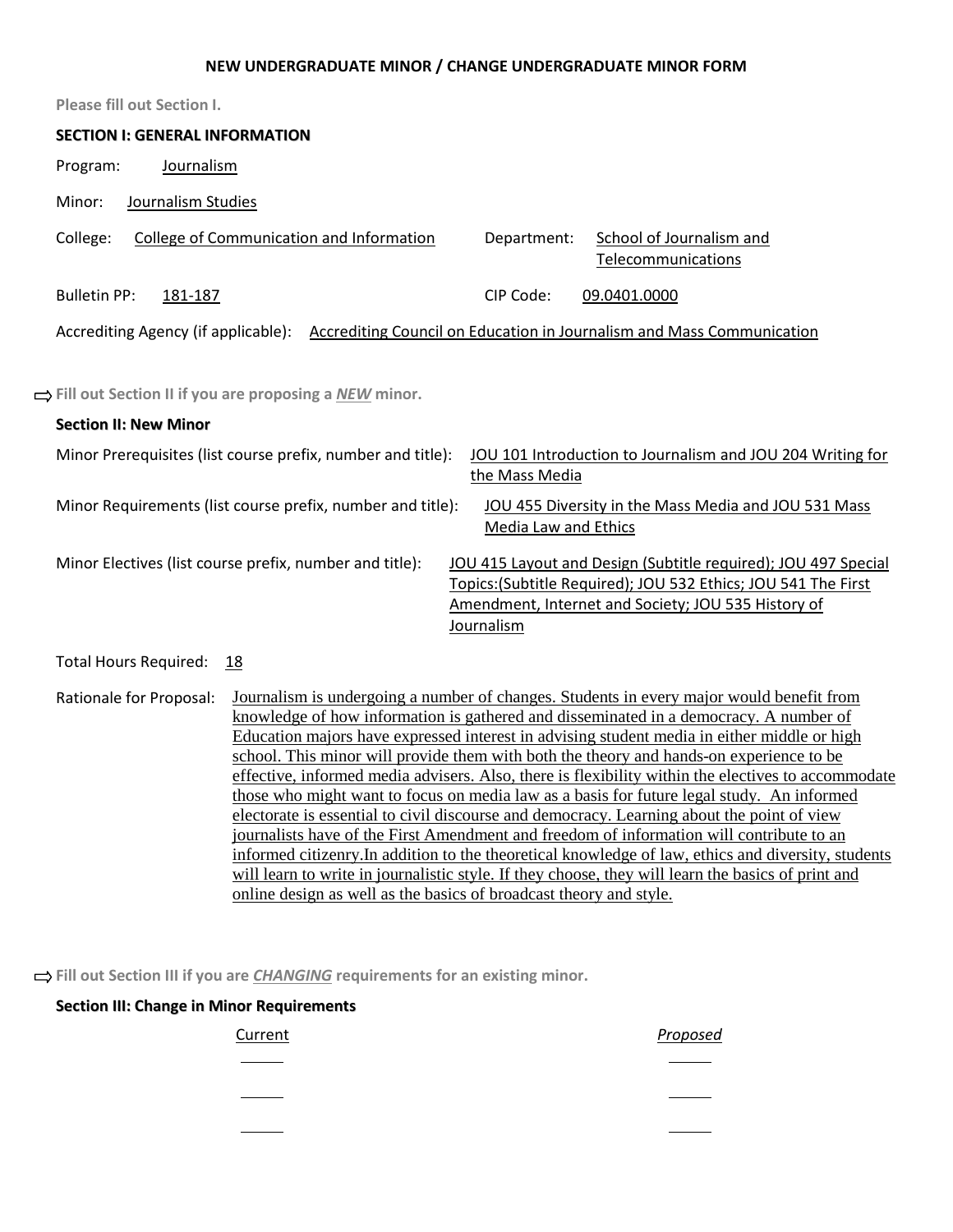# **NEW UNDERGRADUATE MINOR / CHANGE UNDERGRADUATE MINOR FORM**

| <b>Current Total Hours:</b>                   | Proposed Total Hours: 18 |                 |      |
|-----------------------------------------------|--------------------------|-----------------|------|
| Rationale for Proposal: ______                |                          |                 |      |
| Will this program be printed in the Bulletin? |                          | Yes $\boxtimes$ | $No$ |
|                                               |                          |                 |      |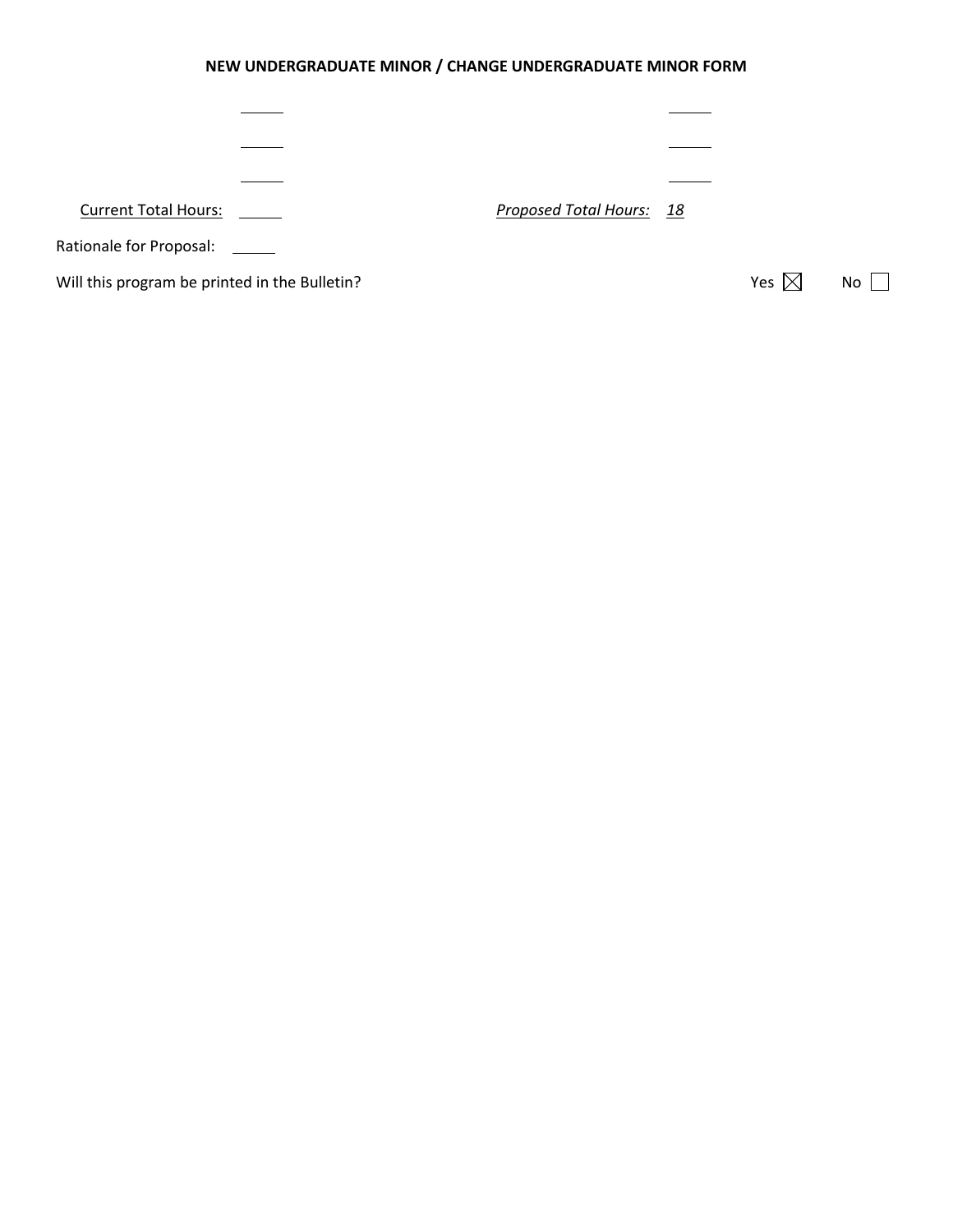#### **NEW UNDERGRADUATE MINOR / CHANGE UNDERGRADUATE MINOR FORM**

Signature Routing Log

### **General Information:**

| Proposal Name:                | Journalism Studies Minor |              |               |                              |
|-------------------------------|--------------------------|--------------|---------------|------------------------------|
| Proposal Contact Person Name: |                          | Scoobie Ryan | Phone: 7-4362 | Email: scoobie@email.uky.edu |

INSTRUCTIONS:

Identify the groups or individuals reviewing the proposal; note the date of approval; offer a contact person for each entry; and obtain signature of person authorized to report approval.

### **Internal College Approvals and Course Cross-listing Approvals:**

| <b>Reviewing Group</b>                                                                | Date Approved | <b>Contact Person (name/phone/email)</b>               | <b>Signature</b> |
|---------------------------------------------------------------------------------------|---------------|--------------------------------------------------------|------------------|
| School of Journalism $&$<br><b>Telecommunication</b><br>Academic Affairs<br>Committee | February 2012 | Scoobie Ryan $/ 7 - 4362 / 1$<br>scoobie@email.uky.edu |                  |
| <b>School's Faculty</b>                                                               | March 2012    | Beth Barnes / 7-4275 / bbarnes@email.uky.ecu           |                  |
| <b>College Faculty Council</b>                                                        |               |                                                        |                  |
|                                                                                       |               |                                                        |                  |
|                                                                                       |               |                                                        |                  |

#### **External-to-College Approvals:**

| Council                             | <b>Date Approved</b> | Signature                  | <b>Approval of</b><br>Revision <sup>1</sup> |
|-------------------------------------|----------------------|----------------------------|---------------------------------------------|
| Undergraduate Council               |                      |                            |                                             |
| Graduate Council                    |                      |                            |                                             |
| <b>Health Care Colleges Council</b> |                      |                            |                                             |
| Senate Council Approval             |                      | University Senate Approval |                                             |

#### Comments:

 $1$  Councils use this space to indicate approval of revisions made subsequent to that council's approval, if deemed necessary by the revising council.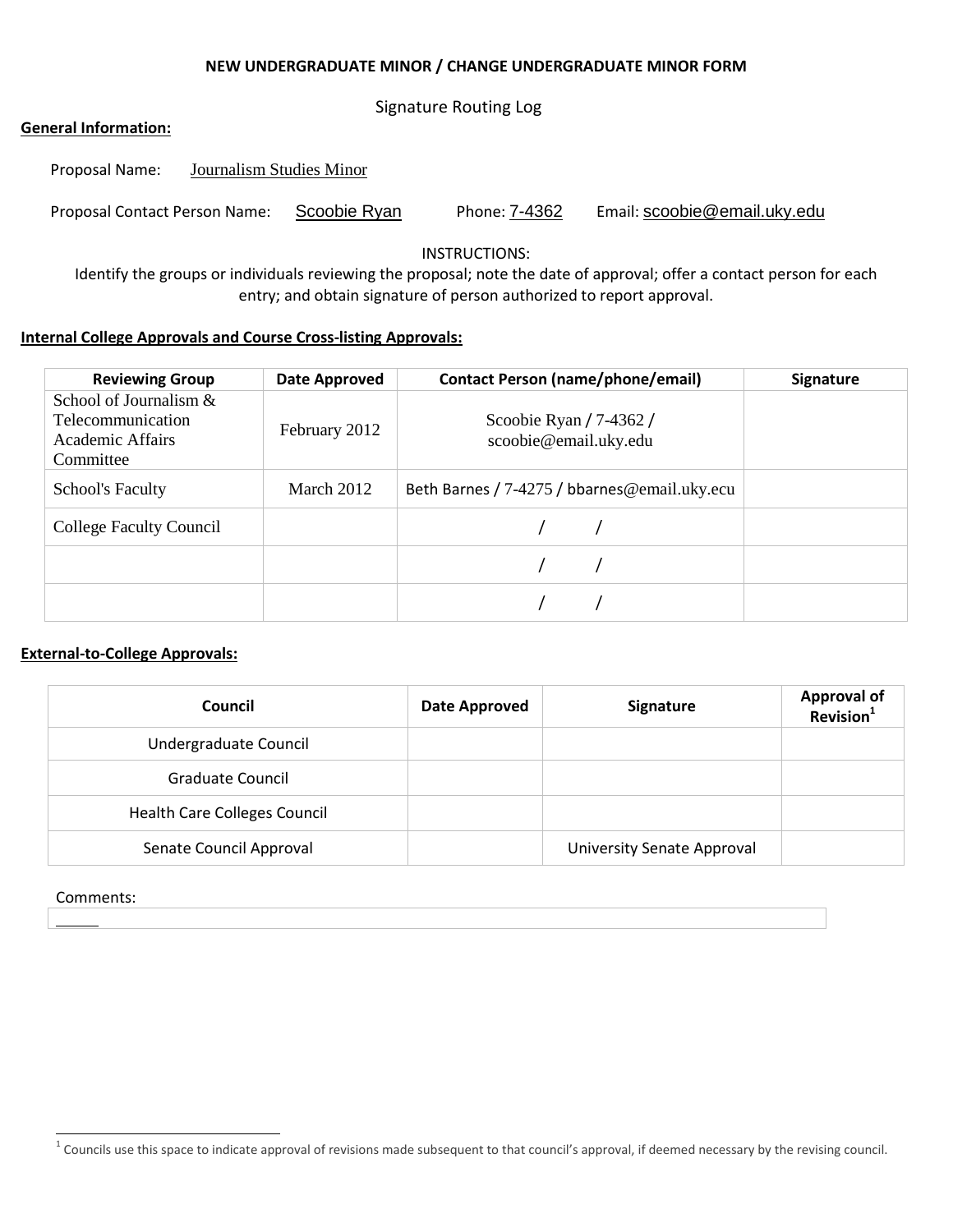### **Response to Academic Programs Committee Questions**

**1. Faculty:** The School's entire journalism faculty will be available to teach courses in the minor. A separate document outlines the structure of the minor requirements. There, specific faculty members are listed with specific courses. Those are not permanent course assignments, but represent which faculty currently are teaching courses that make up the minor.

**2.Description:** The journalism studies minor prepares students to better understand the role of the journalist in today's democracy as the media environment undergoes rapid changes. The minor requires a strong core of journalism courses designed to foster analytical and critical thinking skills. Students will also learn how to communicate effectively with both mass and niche audiences and how to determine which technologies are best suited for specific types of journalistic styles of writing. Journalism minors will learn about media law, ethics and history, and about the media's role in an increasingly diverse society.

3. **Structure of the minor:** The minor consists of 18 hours and has four required courses, JOU 101, JOU 204, JOU 455 and JOU 531. The remaining six hours are selected from a mix of theory, skills and special topics classes. A separate document—Journalism Studies Minor Requirements-- is attached. It outlines the required courses and electives, describes them and lists faculty currently teaching the courses.

Please note: once the minor is approved, we will be making minor course changes to JOU 415 Design and Layout (subtitle required). It's a one-credit course that may be repeated up to three times as long as the subtitle changes. We propose to limit it to minors to ensure they will be able to acquire basic skills while completing the minor in a timely fashion.

**4**.**SLO:** The minor's specific student learning objectives are based on the values and competencies mandated by the School of Journalism and Telecommunication's national accrediting body, the Accrediting Council on Education in Journalism and Mass Communications. Attached is a grid that lists each of the values or competencies, the course(s) that addresses the values and competencies, whether the course is required by the minor or is an elective and whether the assessment is direct or indirect.

The grid does not spell out the details of the assessment process. Indirect assessment is done by individual faculty and reported to the journalism faculty. Grade reports for each class and faculty member are reported to the director and the associate director. Both monitor for satisfactory performance and grade inflation. Where there are multiple sections of one course, syllabi are developed collaboratively and extra measures are taken to be sure the classes are congruent.

JOU 204 requires that students find a venue to publish a minimum of two stories while they are taking the class. There are some parameters to this assignment. These may not be first-person stories, opinion pieces, reviews or letters to the editor. This assignment lends itself to direct assessment. Majors compile their publications into an electronic portfolio and professionals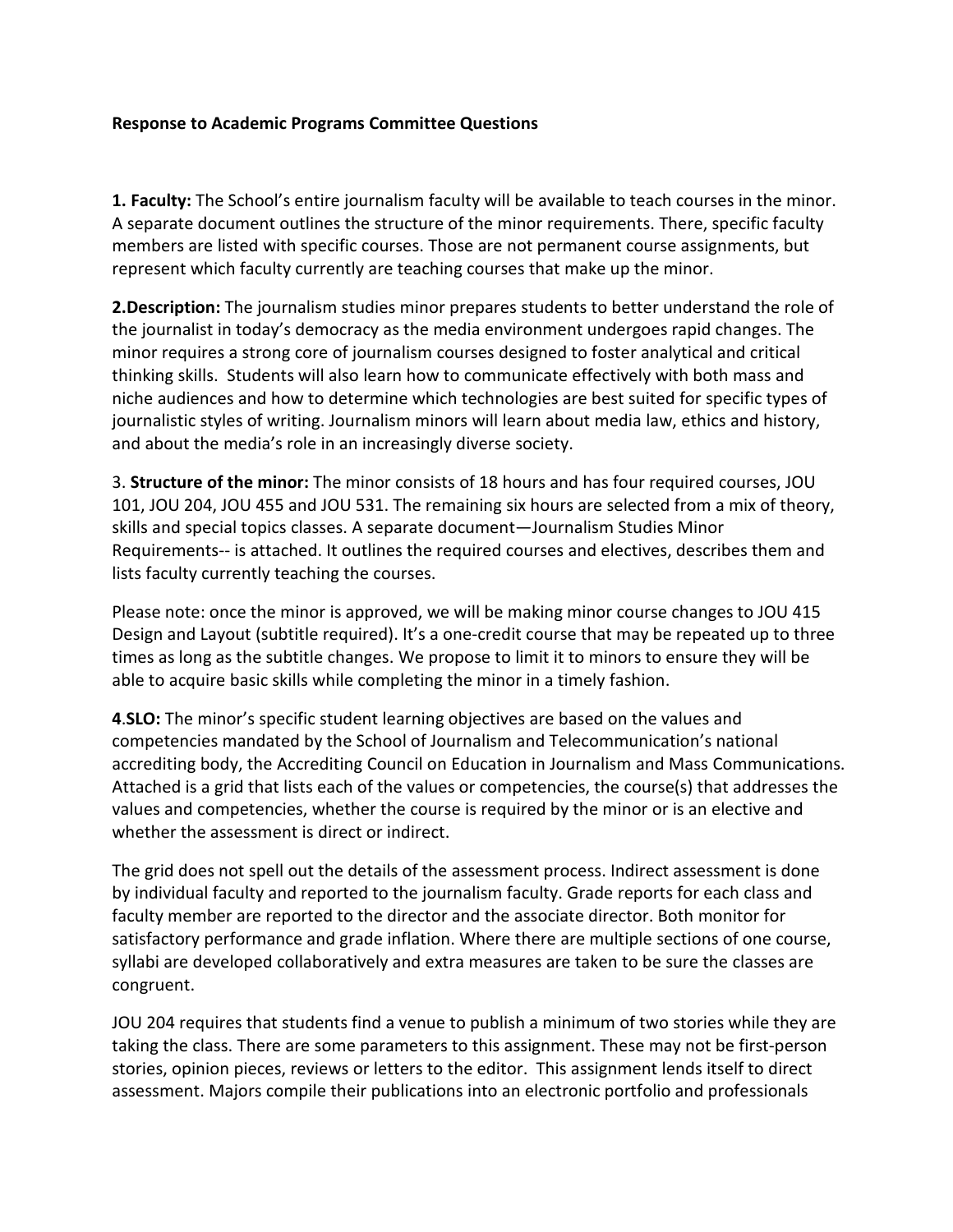assess it. We will ask minors to turn in their publications and a faculty committee will use the same scale to judge the quality of their writing. Some other classes have projects or required publications; however, those assignments might be optional or for extra credit. The classes may be electives, so every minor would not necessarily enroll. JOU 204 is required and the publication requirement applies to every section. It is likely, though, that every skills-based class would have a project appropriate for direct assessment.

5**. Program assessment:** At present, we assess our majors in a variety of ways: performance in national contests; job placement; starting salaries and exit interviews. This minor is designed to enhance a student's primary course of study, so student satisfaction will be one of the program's top goals. Some will come to the minor for ideas, others for skills. The minor has been designed so that students may take almost all theory classes, except for one writing class. Or, if the student chooses, all the electives could be skills-type classes (JOU 497 special topics and JOU 415 skill-specific courses).

One way to measure success is to attract students and keep them but as was pointed out in an email, that's not a true measure of success. The better measure is whether students find value in what they have learned. Has it enriched their time on campus? Will it continue to enrich their personal and professional experiences? We intend to ask them.

We will assess the minor by evaluating the skills and knowledge the students acquire plus by surveying them to see how they value the experience.

**6. Target audience:** I believe that you've already heard from the College of Education stating they have a great deal of interest in this minor. We've heard anecdotally that others do as well. We would prefer to start small, make any necessary changes and proceed carefully so we succeed rather than take on more students than we can handle. We are confident this is a good proposal and we can handle existing interest.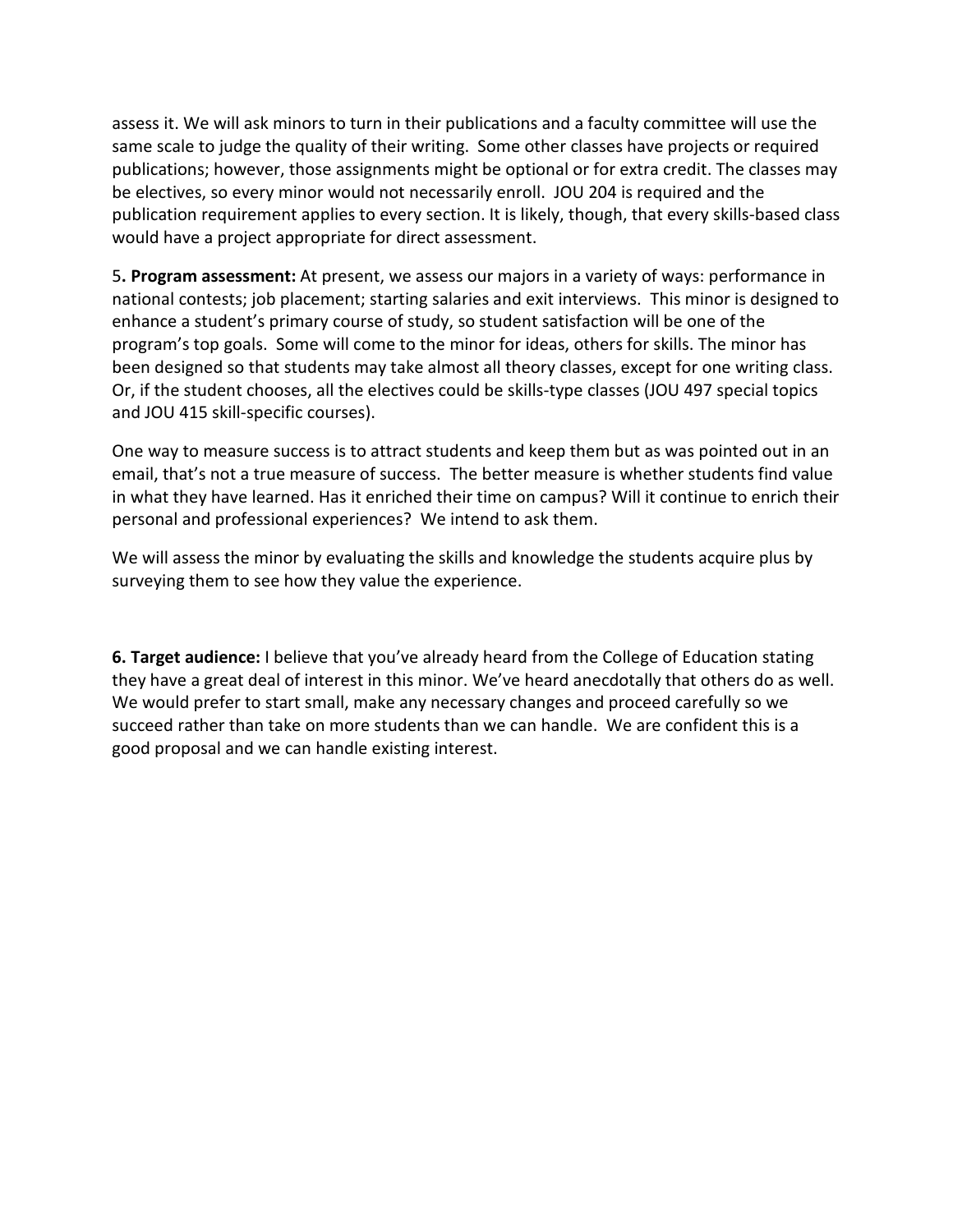## Journalism Studies Minor Requirements

SUMMARY: The Journalism Studies Minor will consist of 18 hours. The core is 12 hours: two required three-hour, lower division courses and two required three-hour, upper-division courses. The remainder is six hours of other upper-division courses (listed here) or others that will be designated as open to minors in the course catalog.

## The two REQUIRED minor courses to be taken before any upper-division courses (6 hours)

**JOU 101: Introduction to Journalism** (currently taught by Associate Professor Buck Ryan)

This course surveys the history and social theories of journalism and introduces students to contemporary journalistic practice. Students will learn about the function and operation of print, electronic and on-line news media. Issues and concepts to be covered include the relationship of government to media; press freedom and controls; media ethics, and the impact of global communications. The course also covers the relationship of journalism to advertising, public relations and telecommunications, particularly with regard to new technologies.

**JOU 204: Writing for the Mass Media** (course sections coordinated by Associate Professor Scoobie Ryan, who teaches at least one section each semester.)

An introduction to the concepts and techniques of media writing. This course offers hands-on instruction in information gathering, organization, and writing for print, broadcast and on-line media. Lecture, one hour; laboratory, four hours per week. Prereq: JOU 101

## The two REQUIRED minor upper-division courses (6 hours)

**JOU 455: Diversity in the Mass Media** (currently taught by Associate Professor Deborah Chung, Ph.D.)

This course will examine gender and minority issues in the media. The course offers a critical framework for analysis of socio-cultural issues pertaining to women, ethnic groups, disabled persons, and others, and of their presentation in the media. May be repeated to a total of nine hours under different subtitles. Pre-req: major or minor standing

**JOU 531: Mass Media Law** (Currently taught by Associate Professor Mike Farrell, Ph.D., and Professor Richard Labunski, Ph.D., J.D.)

A study of the legal and ethical issues facing the mass media. The course will focus on the rights, constraints and responsibilities under the U.S. Constitution, federal and state statutes, administrative law, common law and voluntary codes of ethics. Specific topics include libel, privacy, contempt, copyright, broadcast regulation, the court systems, commercial speech, prior restraint, access, the civil and criminal judicial processes and obscenity. Pre-req: major or minor standing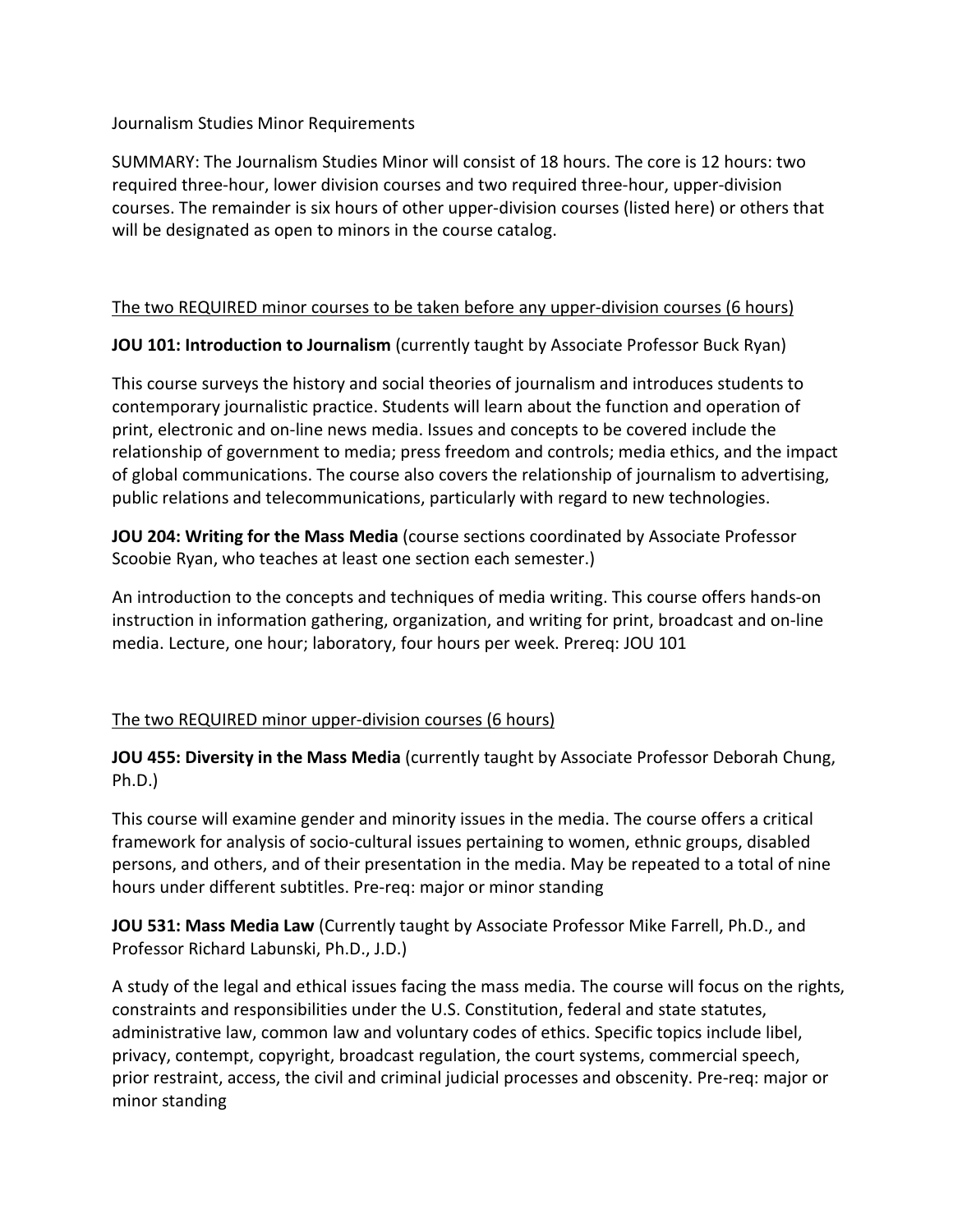# Select from the following five electives for a total of 6 credits:

**JOU 415: Layout and Design** (subtitle required) Each JOU 415 is 1 credit. (Currently taught by Associate Professors Deborah Chung, Ph.D.; Alyssa Eckman, Ph.D.; Assistant Professors Mel Coffee; Yung Soo Kim, Ph.D.; Kakie Urch.)

This one-credit course will familiarize students with computer programs used in publication design. Students develop their skills through hands- on exercises and projects. May be repeated to a maximum of three credits under different subtitles. Prereq: Will be determined by topic of course. Subtitles include: Photoshop; InDesign; Principles of Web Design. **Note: for minors only**.

OR

**JOU 497: Special Topics:** subtitle required (Currently taught by Associate Professors Deborah Chung, Ph.D.; Alyssa Eckman, Ph.D.; Mike Farrell, Ph.D.; Buck Ryan; Scoobie Ryan)

Course will focus on selected topics drawn from journalism and related fields. Title assigned each time course is offered. May be repeated with different subtitles to a maximum of six credits.

OR **JOU 532: Ethics** (Currently taught by Associate Professor Mike Farrell, Ph.D.)

An examination of ethics in journalism and mass communication focusing on the social, political and economic context of ethical issues. Students will reason through issues of value that arise in the practice of journalism.

OR **JOU 541: The First Amendment, Internet and Society** (Currently taught by Professor Richard Labunski, Ph.D., J.D.)

The focus of this class is how the Internet is regulated and the free expression issues that such regulations raises. Particular attention will be paid to libel, obscenity and copyright cases as well as the increasingly complex problem of privacy in the cyberspace era.

OR **JOU 535: History of Journalism** (currently taught by Associate Professor Mike Farrell, Ph.D.)

A study of the development of American journalism, with emphasis on the evolution of newspapers and electronic news media. Examination of principles and social theory underlying the practice of journalism.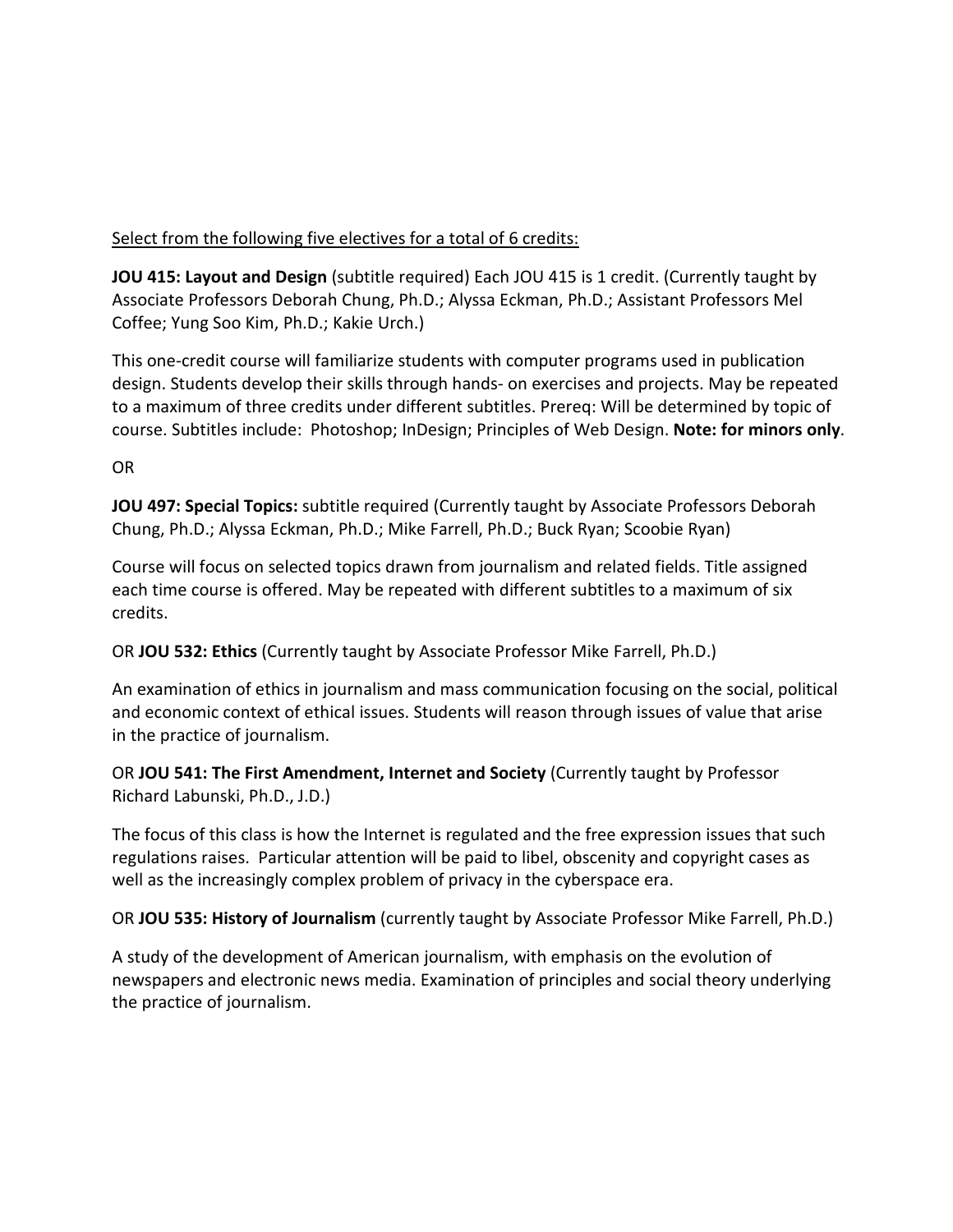| SLO/Assessment Journalism Studies Minor                                                                          |                                                             |                        |                                                                                                       |
|------------------------------------------------------------------------------------------------------------------|-------------------------------------------------------------|------------------------|-------------------------------------------------------------------------------------------------------|
| competencies<br><b>ACEJMC values &amp;</b>                                                                       | Applicable course(s)                                        | Required? (Y/elective) | <b>How Assessed?</b>                                                                                  |
| laws of freedom<br>understand/apply principles and<br>of speech and press                                        | JOU <sub>531</sub><br>JOU 101                               |                        | Tests; papers; projects: indirect & direct<br>Tests; papers: indirect                                 |
|                                                                                                                  |                                                             |                        |                                                                                                       |
| demonstrate understanding of history and role<br>of professionals and institutions in shaping<br>communications  | LOL NOI<br><b>JOU 535</b>                                   | elective               | Tests; papers; projects: indirect & direct<br>Tests; papers: indirect                                 |
|                                                                                                                  |                                                             |                        |                                                                                                       |
| gender, race, ethnicity,<br>demonstrate an undertanding of                                                       | JOU 204<br><b>JOU 455</b><br><b>100 101</b>                 |                        | Tests; papers; projects: indirect & direct<br>required publications: direct                           |
| diversity in domestic society in relation to mass comm<br>sexual orientation, and as appropriate, other forms of | <b>10U 541</b>                                              | elective               | Tests; papers; projecs: direct & indirect<br>Tests; papers: indirect                                  |
| on to communication<br>demonstrate an understanding of the diversity of<br>groups in a global society in relati  | JOU 101; JOU 455<br><b>10U 204</b>                          |                        | required publications: direct<br>Tests; papers: indirect                                              |
|                                                                                                                  |                                                             |                        |                                                                                                       |
| understand concepts/apply theories in use and<br>presentation of images and information                          | JOU 415<br><b>POZ NOL</b><br><b>L6t NOL</b>                 | elective<br>elective   | required class assignments: indirect<br>Tests; papers; projects: indirect<br>class projects: indirect |
|                                                                                                                  |                                                             |                        |                                                                                                       |
| ofessional<br>demonstrate understanding of pr                                                                    | <b>LES NOT : 101 DON</b>                                    |                        | Tests; papers: indirect                                                                               |
| ethical principles/work ethically in pursuit of<br>truth, accuracy, fairness and diversity                       | IOU 532; JOU 415<br><b>JOU 204</b>                          | electives              | Tests; papers; projects: indirect<br>Required publications: direct                                    |
|                                                                                                                  |                                                             |                        |                                                                                                       |
| ependently<br>think critically, creatively and inde                                                              | ISS NOT'SSP NOT'LDT NO<br><b>10U 204</b>                    |                        | required publications: direct<br>Tests; papers: indirect                                              |
|                                                                                                                  |                                                             |                        |                                                                                                       |
| conduct research/evaluate info by methods<br>sions<br>appropriate to the comms profess                           | JOU 101; JOU 531<br><b>10U 204</b>                          |                        | Required publications: direct<br>Tests; papers: indirect                                              |
|                                                                                                                  |                                                             |                        |                                                                                                       |
| write correctly and clearly in appropriate forms<br>and styles                                                   | JOU 101;JOU 455;JOU 531<br><b>JOU 204</b><br><b>IOU 415</b> | elective               | required publications: direct<br>Tests; papers: indirect<br>projects: indirect                        |
|                                                                                                                  |                                                             |                        |                                                                                                       |
| hat of others<br>for accuracy, fairness, clarity, style, grammar<br>critically evaluate own work and 1           | 101<br>101<br><b>JOU 204</b>                                |                        | in-class writing; projects; publications: direct &indirect<br>projects: indirect                      |
|                                                                                                                  | <b>CD 197</b>                                               | elective               | depends on subtitle: indirect and/or direct                                                           |
|                                                                                                                  |                                                             |                        |                                                                                                       |
| cal concepts<br>apply basic numerical and statisti                                                               | University core                                             |                        | tests: indirect                                                                                       |
|                                                                                                                  |                                                             |                        |                                                                                                       |
| nologies<br>apply appropriate tools and techn                                                                    | LOL NOL<br><b>JOU 204</b>                                   |                        | n-class multimedia projects: indirect; required publications:<br>Tests; papers; projects: indirect    |
|                                                                                                                  |                                                             |                        | direct                                                                                                |
|                                                                                                                  | JOU 415<br><b>10U 497</b>                                   | elective               | in-class projects: indirect;                                                                          |
|                                                                                                                  |                                                             | elective               | in-class projects: indirect; publications possible,<br>depending on subtitle: direct                  |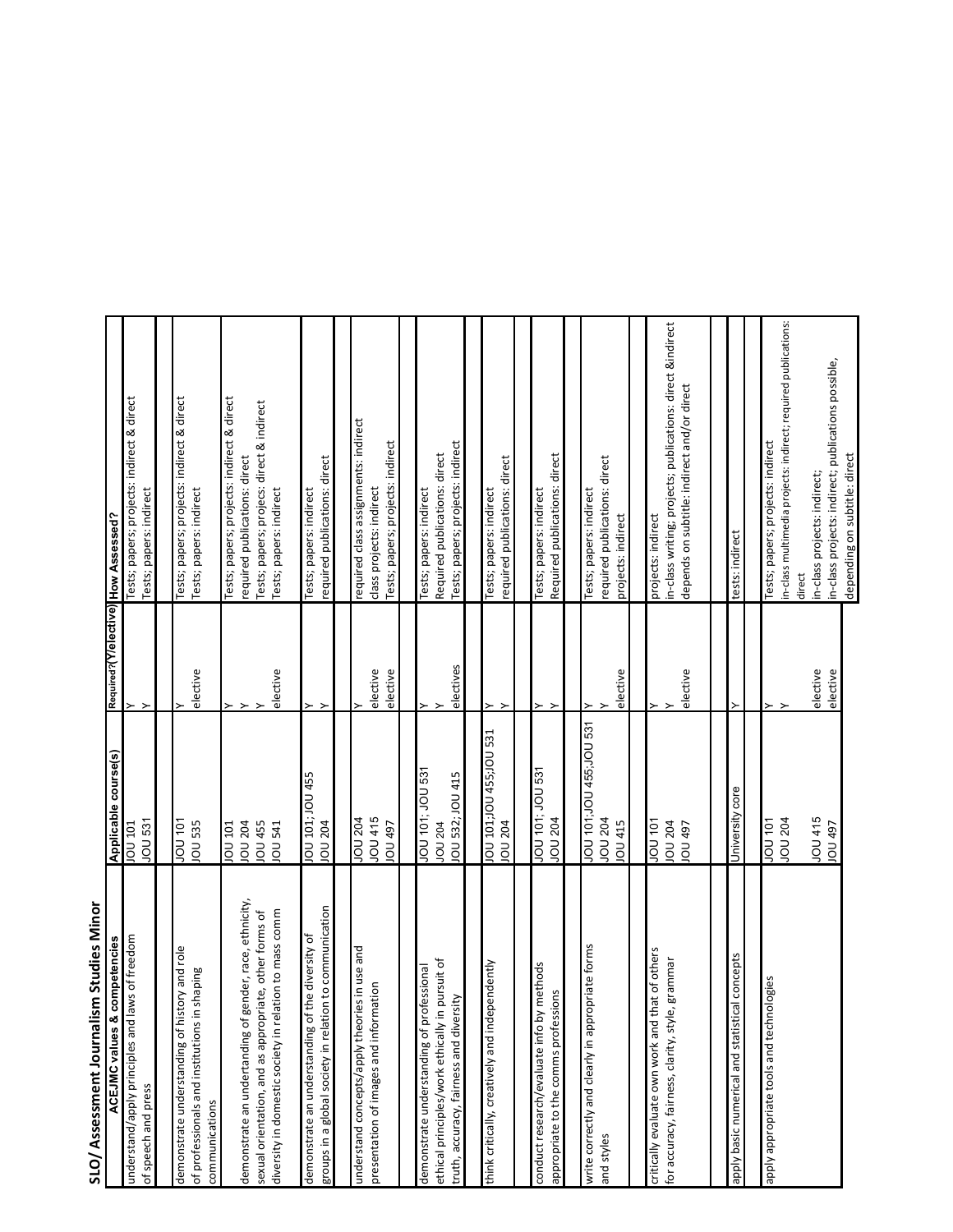My name is Les Burns, and I am an Associate Professor and the Chair of English Education in UK's Department of My name is Les Burns, and I am an Associate Professor and the Chair of English Education in UK's Department of Date: Monday, March 4, 2013 11:33:02 AM Eastern Standard Time Date: Monday, March 4, 2013 11:33:02 AM Eastern Standard Time Thursday, March 21, 2013 2:14:38 PM Easter Daylight Time Thursday, March 21, 2013 2:14:38 PM Easter Daylight Time Subject: Support for Journalism minor Subject: Support for Journalism minor CC: Ryan, Scoobie CC: Ryan, Scoobie From: Burns, Les From: Burns, Les To: Arthur, Mary To: Arthur, Mary Dear Dr. Arthur, Dear Dr. Arthur, Page 1 of 1

Curriculum and Instruction. I am writing to offer my strong support for approval of the Journalism Department's Curriculum and Instruction. I am writing to offer my strong support for approval of the Journalism Department's proposed Minor in Journalism Studies. Such a program would be of both interest and benefit to our majors as proposed Minor in Journalism Studies. Such a program would be of both interest and benefit to our majors as they prepare for work as language arts and literacy teachers in the public schools. they prepare for work as language arts and literacy teachers in the public schools.

My rationale for supporting this program is twofold. First, such a minor would prepare many of my students who seek to become English teachers with a specialization in Journalism, enabling them to successfully teach elective My rationale for supporting this program is twofold. First, such a minor would prepare many of my students who seek to become English teachers with a specialization in Journalism, enabling them to successfully teach elective cultures. Right now, UK and most other institutions have few if any formal avenues for such preparation, and this program would provide that in ways that set our graduates apart from their peers at other universities and courses and supervise student publications such as newspapers and yearbooks--still vital parts of most school cultures. Right now, UK and most other institutions have few if any formal avenues for such preparation, and this program would provide that in ways that set our graduates apart from their peers at other universities and courses and supervise student publications such as newspapers and yearbooks--still vital parts of most school make them highly competitive on the job market. make them highly competitive on the job market.

would absolutely benefit from studying journalistic techniques that will sharpen their knowledge and skills related would absolutely benefit from studying journalistic techniques that will sharpen their knowledge and skills related Second, a minor in Journalism Studies would prepare any prospective English language arts teacher in important Second, a minor in Journalism Studies would prepare any prospective English language arts teacher in important background for majors in our program--all of whom will be expected to teach their students how to write well in background for majors in our program--all of whom will be expected to teach their students how to write well in editing, style, and composition. This Journalism minor would provide significantly more and better educational editing, style, and composition. This Journalism minor would provide significantly more and better educational ways. Contrary to perception, most English majors receive little explicit instruction or coursework in writing, ways. Contrary to perception, most English majors receive little explicit instruction or coursework in writing, a variety of genres and for a variety of audiences in high stakes situations. Our state's accountability systems a variety of genres and for a variety of audiences in high stakes situations. Our state's accountability systems and standardized writing tests are robust and highly emphasized in the public schools. As such, my students and standardized writing tests are robust and highly emphasized in the public schools. As such, my students to composition and teaching writing to adolescents. to composition and teaching writing to adolescents.

According to our records in the College of Education, the program I chair averages 125 students each year, According to our records in the College of Education, the program I chair averages 125 students each year, students come to me with backgrounds in high school journalism, and others have come from professional enrollment in the Journalism Department's courses and program overall. While I cannot promise a specific enrollment in the Journalism Department's courses and program overall. While I cannot promise a specific students come to me with backgrounds in high school journalism, and others have come from professional freshmen-senior. We average 20-30 new majors per year, and 15 graduates each semester. Many of these careers as journalists seeking to work as English teachers. All of these could contribute to healthy, steady number or guarantee a particular percentage who will enroll each year, I am confident that students in the careers as journalists seeking to work as English teachers. All of these could contribute to healthy, steady number or guarantee a particular percentage who will enroll each year, I am confident that students in the freshmen-senior. We average 20-30 new majors per year, and 15 graduates each semester. Many of these program I chair would be attracted by this option if and when it becomes available. program I chair would be attracted by this option if and when it becomes available.

I am currently revising the Secondary English Education Program, and have contacted Dr. Scoobie Ryan in order I am currently revising the Secondary English Education Program, and have contacted Dr. Scoobie Ryan in order to consult with her about adding this proposed program to a menu of formal minors my students would be to consult with her about adding this proposed program to a menu of formal minors my students would be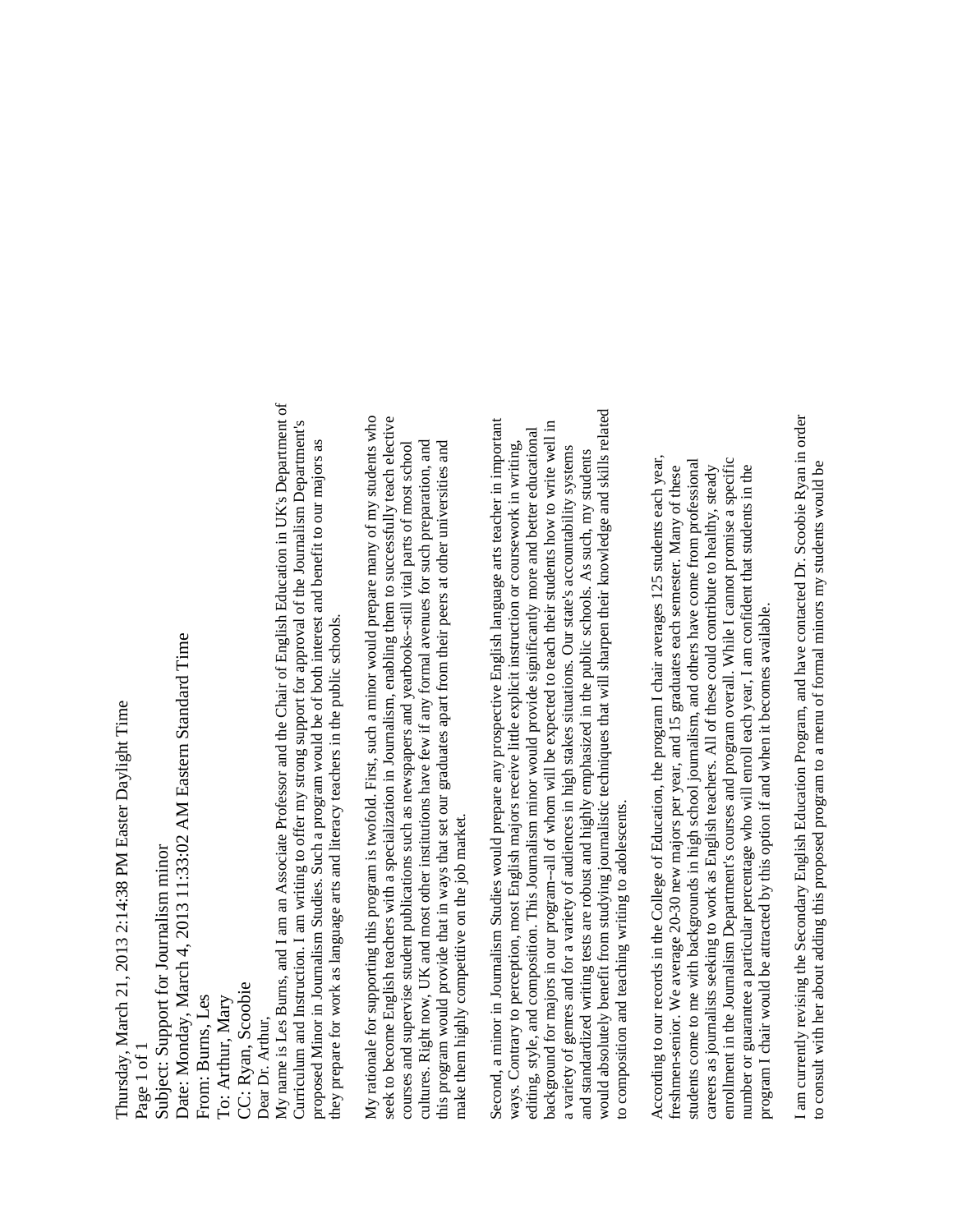required to choose from in order to deepen their content knowledge and skills in ways relevant to the work they required to choose from in order to deepen their content knowledge and skills in ways relevant to the work they required to choose home in order to deepen men content knownedge and skins in ways relevant to the work in will actually do after graduation. Please accept this message as my formal endorsement of the proposed Journalism S Journalism Studies minor. If you would like to discuss the possibility more, I am happy to do so at any time. will actually do after graduation. Please accept this message as my formal endorsement of the proposed Thank you for your time and attention.

Sincerely, Les Burns<br>Leslie David Bums, Associate Professor of Literacy<br>Program Chair of English Education<br>313 Dickey Hall<br>University of Kentucky<br>Lexington KY 40506<br>L.burns@uky.edu Leslie David Burns, Associate Professor of Literacy Program Chair of English Education 313 Dickey Hall University of Kentucky Lexington KY 40506 L.burns@uky.edu